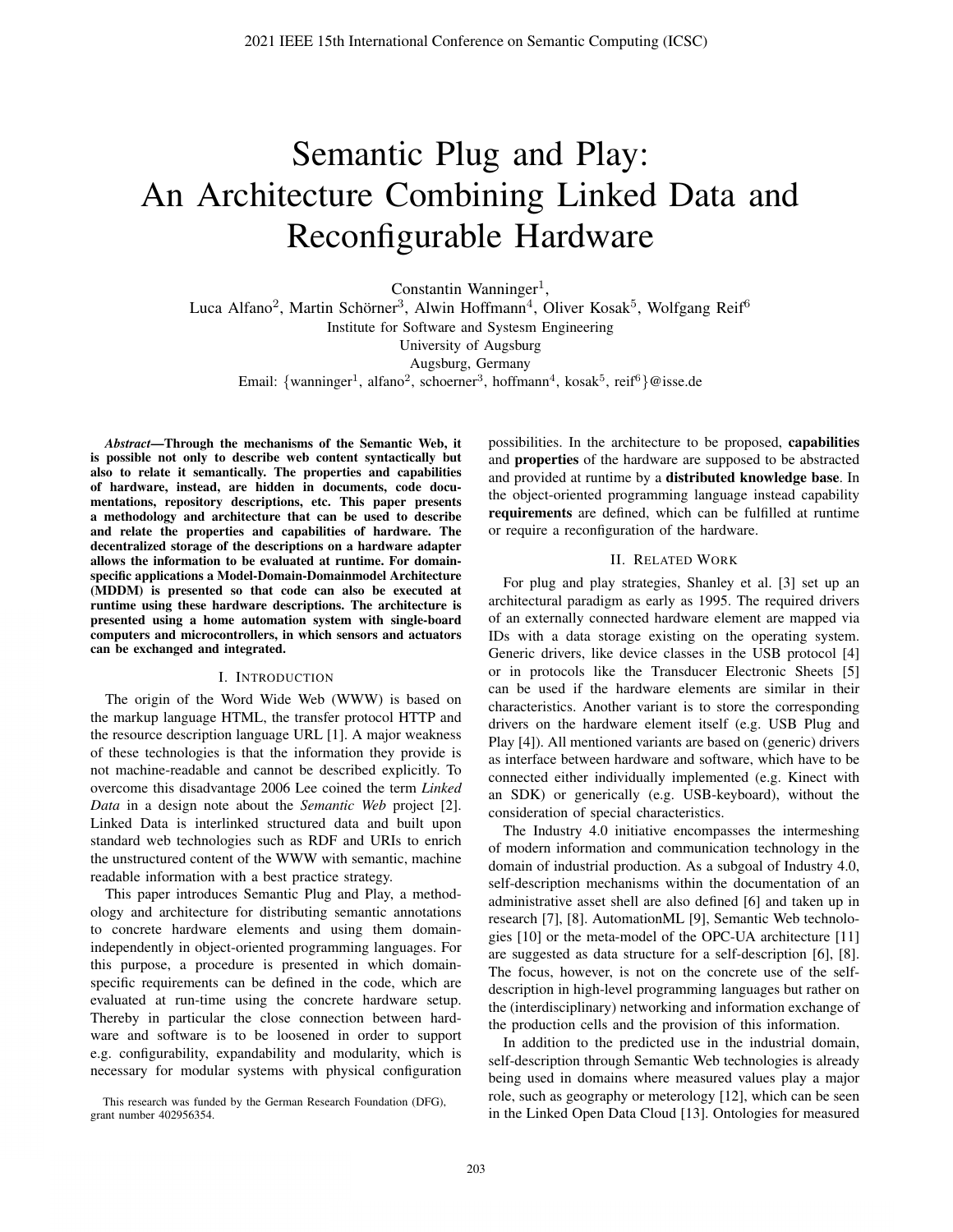values and their assignment to sensors and deployed platforms like the Semantic *Sensor Network Ontology* (SSN) [14] can be used to share measured values over the Semantic Web.

To our knowledge, an architecture for storing and using the self-description in object-oriented programming languages at runtime of modular sensors and actuators does not yet exist. In earlier publications of our research group [15], [16], [17] the foundation for this architecture was laid and shown in single and multi robot systems.

# III. SEMANTIC HARDWARE WEB

The following section is dedicated to the data model of selfdescription of hardware elements, which is called Semantic Hardware Web. Semantic Web technologies are used for this, such as the *Resource Description Framework* (RDF) and the Web Ontology Language (OWL). Previous existing descriptions like SSN [14] are designed for sensors, and are more suitable for describing measured values than actual functionality. For easy categorization within capabilities and properties, existing OWL ontologies can be enhanced with the Semantic Hardware Web.

The main characteristic of the ontology is the division between descriptive properties of hardware elements and the executable capabilities (see fig. 1). *Properties* can be device specific, such as the weight of a temperature sensor module, but they can also describe capabilities in more detail, such as the fact that the temperature sensor measures in degrees Celsius. The granularity of the properties is explicitly not firmly defined, since the sensor data and the necessary selfdescriptions are highly domain-specific. For example, a home automation system requires only an average room temperature value, whereas for geographic measurements [18] the accuracy and latency of the sensor is essential. The different requirements of the domains also led to many models [12], [14], which are not standardized in some places. The presented Semantic Hardware Web Ontology on the other hand offers only an abstract basis for descriptions, the essential new aspect consists in the *capabilities*.



Fig. 1: The Semantic Hardware Web ontology with the most important core concepts (white boxes), dependencies (arrows) and constraints (arrow descriptions). The data types are indicated in the gray boxes

Capabilities are actual operations that can be performed on the hardware, such as the *measure():float* capability of the temperature sensor. They can be triggered via *commands* (see fig. 1) and used within the architecture of Semantic Plug and Play. There are two types of commands, a send and a receive command with different variables, where a capability has a maximum of two commands. *Variables* can also be extended with properties, e.g. to convert the usual code documentation into a completely machine-readable form. Properties that can change at runtime (as shown in a previous work [15]), such as the current offset of a calibrated sensor can only be assigned to a concrete sensor. The decentralized storage mechanisms of the Semantic Web are ideally suited for storing instant-specific descriptions on the hardware itself and linking them to generic descriptions on the Internet.

## IV. ARCHITECTURE

This section introduces the architecture behind Semantic Plug and Play. Starting with the decentralized storage of the Semantic Hardware Web up to the use of self-description in object-oriented programming languages. In this section the software components are in the foreground, the distribution on real hardware is presented in section V afterwards. The most important software components as shown in fig. 2 are the semantic adapter, the semantic controller, and the Object Oriented Design interface (OOD interface).

## *A. Semantic Adapter*

The semantic adapter is an abstraction layer that unifies the multitude of different devices. By implementing one of the existing interfaces it offers further the functionality of adjacent devices through its description to the outside world. However, the semantic adapter does not provide an interface for highlevel languages. Therefore, another module is needed, which has the task to bundle the self-descriptions of all semantic adapters and make them available for high-level programming languages.

#### *B. Semantic Controller*

Consisting of several components, the semantic controller forms the bridge between the semantic adapters and an highlevel program (see fig. 2), that will utilize the hardware and its



Fig. 2: The distribution of the software artifacts of Semantic Plug and Play to supported hardware nodes (microcontroller, single board computer, etc.) with physical (UART, SPI, etc.) and software interfaces (pycom, SPARQL, etc.).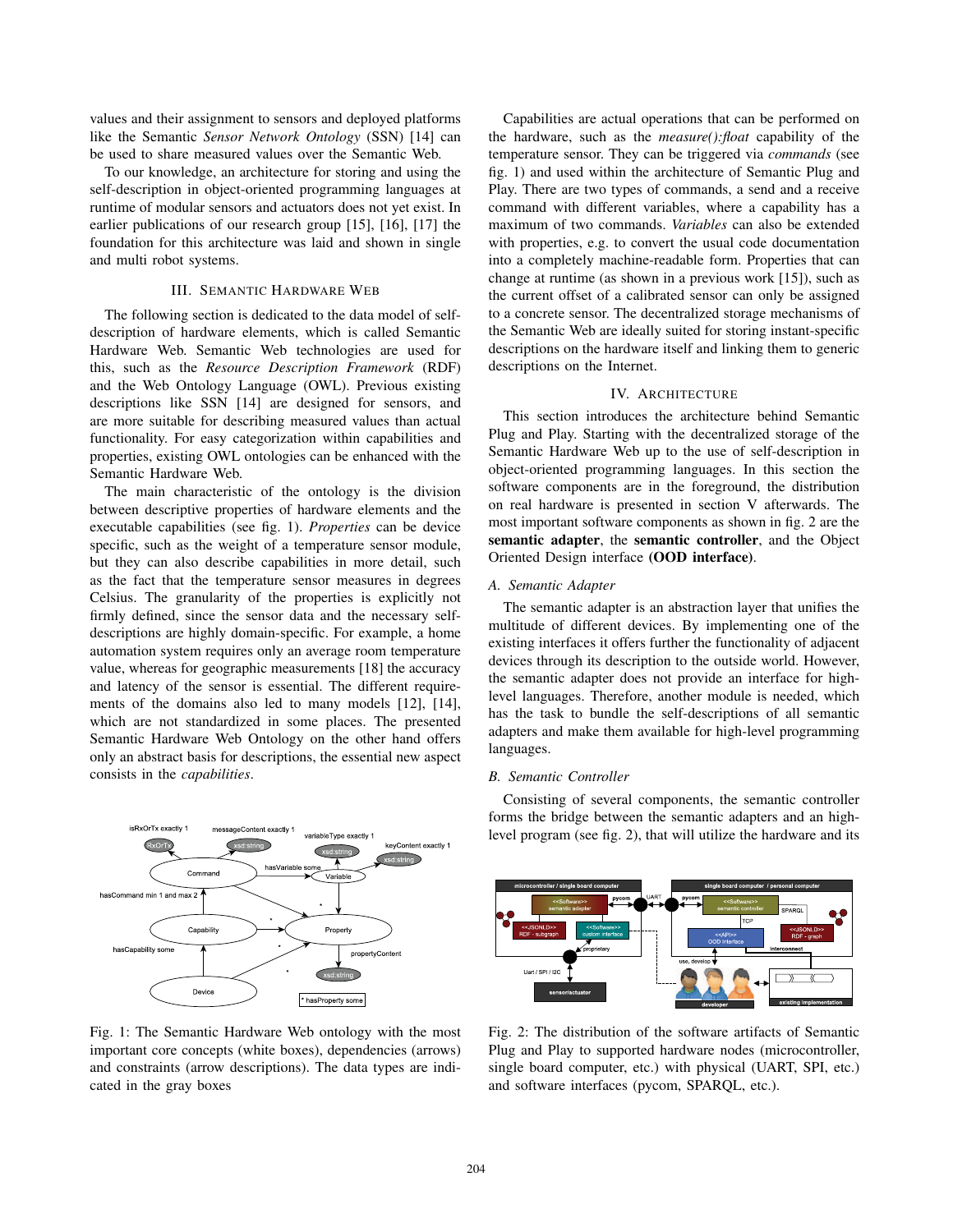description. The task of the semantic controller is to collect, complete and provide the self-descriptions, to assign them to the corresponding sensors and actuators, and to address the communication between a high-level language and the used hardware. Thus, semantic controller forms the final abstraction layer and provides the end user interface, which is assumed to be written in an object-oriented language with capabilities and properties of the underlying physical devices.

# *C. OOD interface*

The Object Oriented Design interface (OOD interface) is a programming interface written in an object-oriented language, which allows the use of physical devices and its self description. The capabilities and properties of physical devices are provided by classes within the OOD interface. These can be instantiated at runtime depending on the domain preference. On the other hand, a domain-specific implementation can also make requests via capabilities or properties and check at runtime whether the available hardware meets the requirements. For example, if the temperature sensor needs a certain latency for a specific measurement, this can be defined as a requirement. This request is checked at runtime and the result is communicated to the user. The functionality behind requirements-based programming is hidden in a new architecture, in which the domain of development is in focus and not another generic solution needs to be established.

# *D. MDDM architecture*

The above mentioned concepts of semantic adapter and controller and the underlying self-description are based on an architecture developed exclusively for semantic plug-andplay, the Model-Domain-DomainModel (MDDM) architecture which was derived from the *MVVM* pattern used for GUI development [19]. Analogous to the MVVM-pattern, this pattern uses data-bindings (see fig. 3) to link information from self-descriptions to the functionality required in the domain, in which the application logic is situated. In addition to the application logic, the domain also hosts a mechanism to request specific hardware capabilities. To accomplish this,



Fig. 3: The Model-Domain-DomainModel (MDDM) architecture in a nutshell. The model stands for an overall graph of all self-descriptions of the system, as well as the corresponding hardware connections. The domain on the other hand wants to use hardware elements in its own structures and has corresponding requirements. The mapping between the requirements of the domain and the possibilities offered by the current system takes place in the DomainModel.

requirements are passed to the DomainModel, which is used to map them to capabilities and properties derived from the model using SPARQL, a protocol for querying Semantic Web data. The model, similar to the model from the MVVMpattern, offers its information in the form of an RDF-graph to the DomainModel to be bound. After a successful match, a JSON file with capability and property instances, as well as the corresponding bindings are created and made available to the domain. For example a temperature sensor, which will be implemented by a semantic adapter, has one capability (measuring) and some properties. The domain requires a temperature sensor that measures in degree celcius. This requirement will be compared to the information gathered by the semantic controller as soon as a semantic adapter is connected to it. If it matches, the full data of the selfdescription will be sent to the end user interface to connect the software representation of the temperature sensor which now can be used to generate measurements via bindings.

# V. IMPLEMENTATION/REALIZATION

For the verification of the architecture presented in the previous section, the distribution of hardware nodes, the communication between different components as well as the mapping procedure are described in this section. The deployment of the components as well as the fundamental communication between them are shown in fig. 2.

# *A. OOD-API*

For realizing the OOD interface (see sec. IV) a software called OOD-API is proposed. This software establishes a connection via TCP to a semantic controller that provides the capabilities and properties of the attached hardware devices. The class structure of the API is based on the ontology of the Semantic Hardware Web (see fig. 1) Central component is the class *device*, which maintains the capabilities and acts as a virtual representative of the real hardware. *Capabilities* can be used to trigger send commands that initiate measurements, for example. When a measurement is performed, a receive command triggers an event that calls a predefined routine (see *"insert routine"* in listing 1). Devices are initiated by mapping the RDF-graph (using SPARQL) to requirements which can be defined in the instantiating process of a *device* (e.g. "temperature" in the constructor of the *ts* device).

```
ts = new Device("temperature");
ts.registerCapabilityListener
 ( 0 , ( O b j e c t . . . . o) − > { insert routine } );
```

```
Listing 1: A (java-) lambda expression determining the behav-
ior on receiving a measurement.
```
#### *B. Semantic Controller*

The semantic controller is written in Python and handles both RDF-graph and the management of the connected semantic adapters. Further it communicates with the OOD-API via TCP serving as middleware. It pipes down commands (such as invoking a measurement) from the OOD-API by